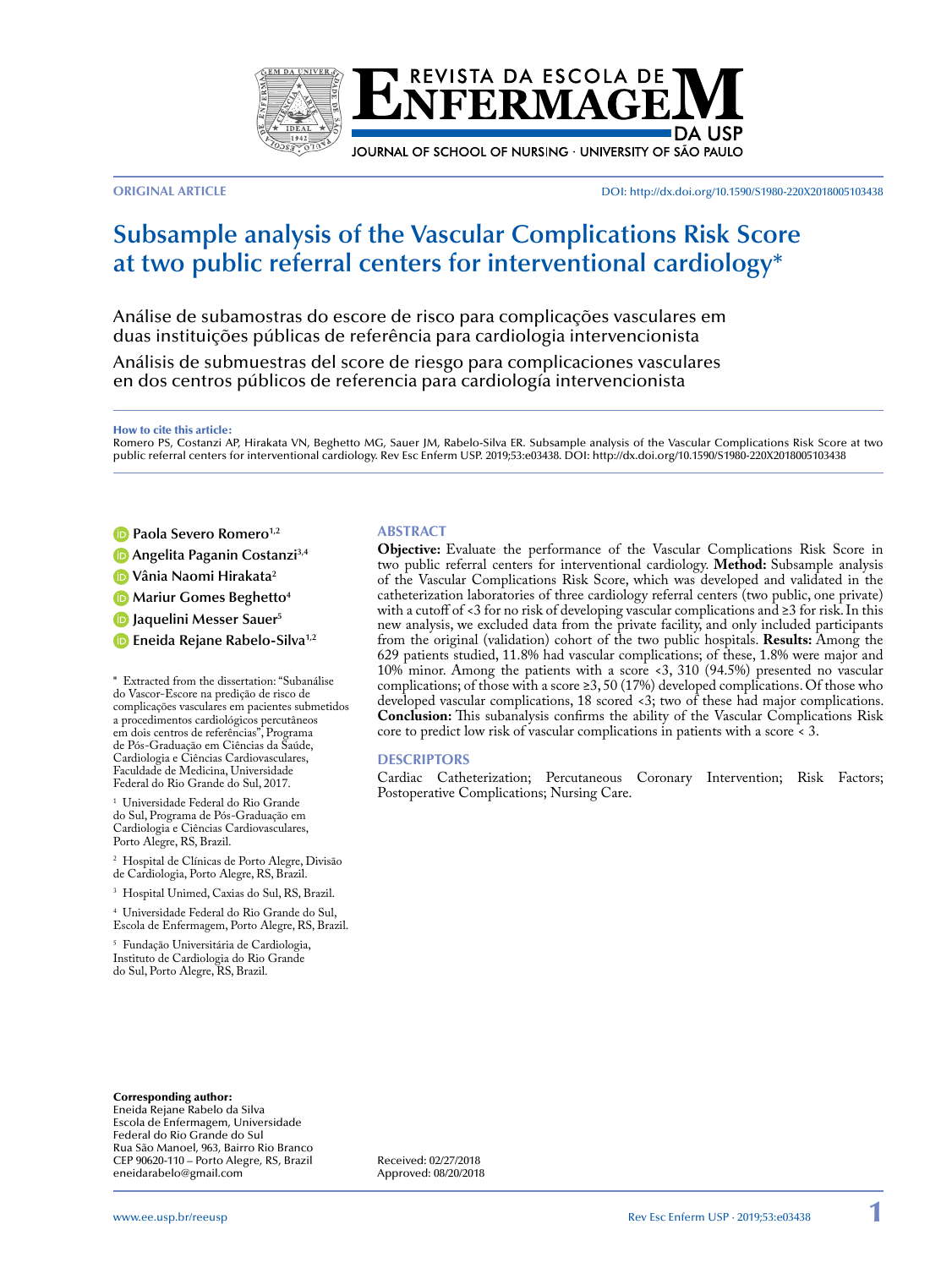# INTRODUCTION

Although percutaneous cardiology procedures, both diagnostic (cardiac catheterization) and therapeutic percutaneous coronary intervention (PCI), have become essential tools for the assessment and treatment of cardiovascular diseases<sup> $(1)$ </sup>, they are not risk-free. Complications arising during and after the procedure negatively affect clinical outcomes, resulting in increased demand for resources due to prolonged hospitalization and higher morbidity and mortality<sup>(2)</sup>.

Vascular complications are among the most prevalent complications arising from cardiac catheterization and PCI, followed by reactions to contrast, vasovagal reactions, arrhythmias, and more serious complications such as stroke, acute myocardial infarction (AMI), heart chamber perforation, and death<sup>(3)</sup>. The most frequent vascular complications are bleeding at the vascular access site and hematoma(4-6). Pseudoaneurysm, arteriovenous fistula, retroperitoneal hemorrhage, thrombosis, and limb ischemia occur less frequently $(4,6)$ .

One factor that influences increased risk of complications in these patients is the need for dual antiplatelet therapy<sup> $(7)$ </sup>, as well as the combination of anticoagulants and antithrombotics, especially in PCI<sup>(7)</sup>. This is a notorious concern, and has prompted several studies with the purpose of ensuring safer practices and lower risk of bleeding for patients undergoing PCI<sup>(8-10)</sup>.

Other variables have been associated with risk of bleeding and of vascular complications. Among biological variables, female  $sex^{(4,11)}$  and older  $age^{(11)}$  have been reported. Likewise, the choice of anatomical site for vascular access has also been investigated as a possible risk factor for vascular complications in large studies<sup> $(12-13)$ </sup>, with some showing that radial access is safer than femoral access<sup>(12)</sup>. Another factor that has been considered is the size of the introducer; some studies have reported that, the larger the caliber, the greater the risk of complications<sup>(14)</sup>.

In this highly complex scenario, a systematic clinical evaluation by the catheterization lab nursing staff is crucial in detecting potential risks<sup>(15)</sup>. Identifying patients at risk may enable early intervention to minimize or avoid complications, thus helping ensure patient safety $(16)$ .

It is in this context that tools validated in representative populations – e.g., risk prediction scores – are useful for stratification of patients in clinical practice<sup> $(17-19)$ </sup>. From this perspective, we recently developed, validated, and published the Vascular Complications Risk (VASCOR) Score, which can predict the occurrence of vascular complications in patients undergoing interventional cardiology procedures (cardiac catheterization and PCI) with an odds ratio (OR) of 2.95 (95%CI: 2.22–3.91)<sup>(15)</sup>. The VASCOR Score was developed in three facilities: two public university-affiliated hospitals and one private, non-university-affiliated hospital. As the rates of complications were different between the three institutions, and aiming to refine the score, the present study performed a subanalysis of data from the two facilities with similar profiles (public hospitals) to evaluate VASCOR performance. In addition, we also analyzed the

cases of patients whose score identified risk but who developed no vascular complications, and the cases of patients whose score did not identify risk and who developed vascular complications. Our findings are relevant because the VASCOR Score can be immediately incorporated into the clinical practice of institutions with similar profiles.

# METHOD

# **STUDY DESIGN**

This study is a cross-sectional subanalysis nested in the prospective cohort that validated the VASCOR Score, conducted in the catheterization laboratories of three referral centers for interventional cardiology in the South region of Brazil<sup>(15)</sup>.

# **POPULATION**

For this subanalysis, we included data from 629 patients from the validation cohort of the original study, in which male and female adults (aged ≥18) who underwent elective or emergent diagnostic or therapeutic percutaneous coronary procedures, through the transfemoral, brachial, or radial routes, were followed for up to 48 hours.

# DATA COLLECTION

The data were collected from the initial database, which encompassed the period from October 2012 to March 2014. In patients who remained hospitalized, the vascular access site was inspected for complications 24h and 48h after the procedure. In patients discharged less than 24h after the procedure, the vascular access site was inspected during their recovery room stay. All notes made by the healthcare team in the patients' medical records were also reviewed. No patient was monitored after discharge.

## **VASCOR SCORE**

The VASCOR Score was developed to predict risk of vascular complications in patients undergoing interventional cardiology procedures. The final model was composed of six variables: 1) use of a >6F introducer (OR 4.17; 95%CI: 2.69–6.50); 2) PCI (OR 2.44; 95%CI: 2.03–2.92); 3) prior vascular hemodynamic complication (OR 2.02; 95%CI: 1.45–2.80); 4) prior use of warfarin or phenprocoumon (OR 1.88; 95%CI: 1.28–2.76); 5) female sex (OR 1.57; 95%CI: 1.12–2.18); and 6) age ≥60 years (OR 1.49; 95%CI: 1.32– 1.68)(15). The OR values obtained in the multivariate analysis, rounded to the nearest 0.5, constituted the weight of each variable in the model. Thus, patients whose procedure used >6F introducers were assigned a score of 4.0 points; those undergoing PCI, 2.5 points; those with a prior complication, 2.0 points; those on warfarin and/or phenprocoumon, 2.0 points; women, 1.5 points; and those aged ≥60 years, an additional 1.5 points. Patients who had all variables included in the multivariate model were thus assigned a total score of 13.5 points. Taking into consideration the best balance between sensitivity and specificity and having tested different scores, the risk cutoff was defined as  $\geq 3^{(15)}$ .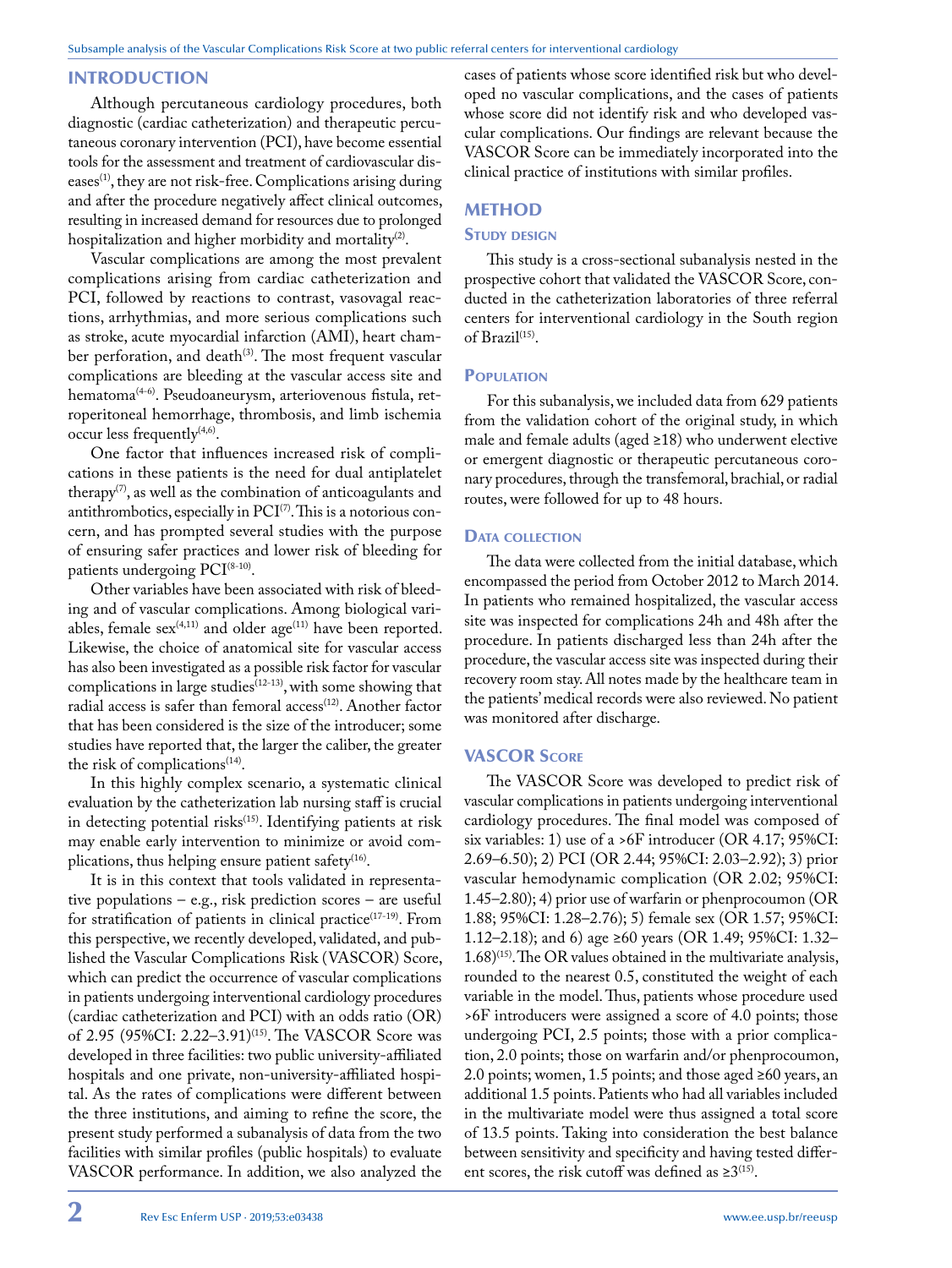## Outcomes of interest for the subanalysis

The outcomes considered in the subanalysis were the presence of vascular complications, defined in the original study as: 1) hematoma at the vascular access site, graded according to the American College of Cardiology classification (large ≥10 cm, small <10 cm)<sup>(19)</sup>; 2) major bleeding, as defined in the *Can Rapid Risk Stratification of Unstable Angina Patients Suppress ADverse Outcomes with Early Implementation of the ACC/AHA Guidelines* (CRUSADE) study (documented retroperitoneal hemorrhage without surgical correction or any transfusion of red blood cells with bleeding observed)<sup>(20)</sup>. Bleeding was also considered major in case of hemodynamic instability, defined by uncontrolled hypertension or hypotension, tachycardia or bradycardia, or decreased oxygen saturation from baseline. All other bleeding without hemodynamic instability was considered minor; or 3) any of the following vascular complications requiring surgical correction: retroperitoneal hemorrhage, pseudoaneurysm, or formation of arteriovenous fistula<sup>(21)</sup>.

The study included other variables such as the patients' clinical and demographic characteristics, prior and current health history, and data related to the pre-, inter-, and postprocedure period.

#### Subanalysis logistics

For the purposes of this study, we excluded data obtained at the private facility, limiting our analysis to participants from the original (validation) cohort treated at public, Unified Health System facilities (n=629). We analyzed the sociodemographic variables and clinical characteristics of this subsample, as well as procedure characteristics and vascular complications. We also evaluated medical records in search of information missing from the database; three medical records had to be assessed qualitatively to meet one of the specific objectives.

## Data analysis and processing

All analyses were carried out in the Statistical Package for the Social Sciences (SPSS) v.20 and WinPEPI. Quantitative variables were expressed as mean ± standard deviation if normally distributed or median and interquartile range otherwise. Categorical variables were expressed as absolute numbers and percentages. The chi-square test was used to compare the proportion of complications between the groups of patients, according to the defined cutoff point of 3 (VASCOR score <3, no risk of complications; ≥3, risk of complications). We then identified cases of disagreement between the score and the patients' clinical condition:  $(1)$  score values  $\geq 3$  in patients who did not develop complications and (2) score values <3 in patients who developed complications.

#### Ethical aspects

This study was approved by the Ethics Committees of both institutions (HCPA no. 120469 and IC-FUC no. 114.772), and was conducted in compliance with Brazilian National Health Council Resolution no. 466/12 on human subject research. All researchers signed a data use agreement.

## RESULTS

We evaluated data from 629 patients. The mean age was 62±10 years, and there was a slight male predominance (58%). Diagnostic cardiac catheterization was the most common procedure, and hypertension and dyslipidemia were the most prevalent risk factors in the subsample (Table 1).

| Table 1 - Sample characteristics - Porto Alegre, RS, Brazil, 2017. |  |  |  |  |  |  |  |
|--------------------------------------------------------------------|--|--|--|--|--|--|--|
|--------------------------------------------------------------------|--|--|--|--|--|--|--|

| <b>Variables</b>                                                         | n(%)               |
|--------------------------------------------------------------------------|--------------------|
| Age, years <sup>+</sup>                                                  | $62 \pm 10$        |
| Sex (male)                                                               | 362 (58)           |
| Cardiac catheterization                                                  | 426 (68)           |
| Percutaneous coronary intervention Introducer sheath size,<br>> 6 French | 203 (32)<br>7(1.1) |
| <b>Institution</b>                                                       |                    |
| Hospital de Clínicas de Porto Alegre                                     | 196 (31)           |
| Instituto de Cardiologia                                                 | 433 (69)           |
| Hypertension                                                             | 567 (90)           |
| Dyslipidemia                                                             | 442 (70)           |
| Diabetes mellitus                                                        | 190 (30)           |
| Acute myocardial infarction                                              | 171 (27)           |
| Prior vascular hemodynamic complication                                  | 90 (14)            |
| Prior peripheral arterial disease                                        | 72 (11)            |
| Prior anticoagulation                                                    | 507 (81)           |
| <b>Antiplatelet drugs</b>                                                |                    |
| Acetylsalicylic acid                                                     | 480 (77)           |
| Clopidogrel                                                              | 199 (32)           |
| Ticagrelor                                                               | 3(0.5)             |
| <b>Anticoagulants</b>                                                    |                    |
| Heparin                                                                  | 29 (4.6)           |
| Enoxaparin                                                               | 9(1.4)             |
| Warfarin                                                                 | 13(2.1)            |
| Phenprocoumon                                                            | 5(0.8)             |

† variables expressed as mean ± standard deviation Note: (n=629)

# Incidence of vascular complications in the validation cohort

A total of 11 (1.8%) major vascular complications occurred. Minor complications occurred in 63 (10%) of the patients.

Table 2 illustrates an analysis of the time course of post-procedural complications. Major vascular complications occurred predominantly in the first 6 hours after the procedure, as did minor vascular complications. No major vascular complications were recorded after the 6th hour of recovery. Pseudoaneurysm, retroperitoneal hematoma, and arteriovenous fistula were not observed in this sample.

Table 3 illustrates the results of analysis of the sample. Three patients were not included due to lack of information as to the size of the introducer.

Among patients with a VASCOR score <3, n=310 (94.5%) did not develop vascular complications; among patients with score ≥3, n=50 (17%) presented vascular complications.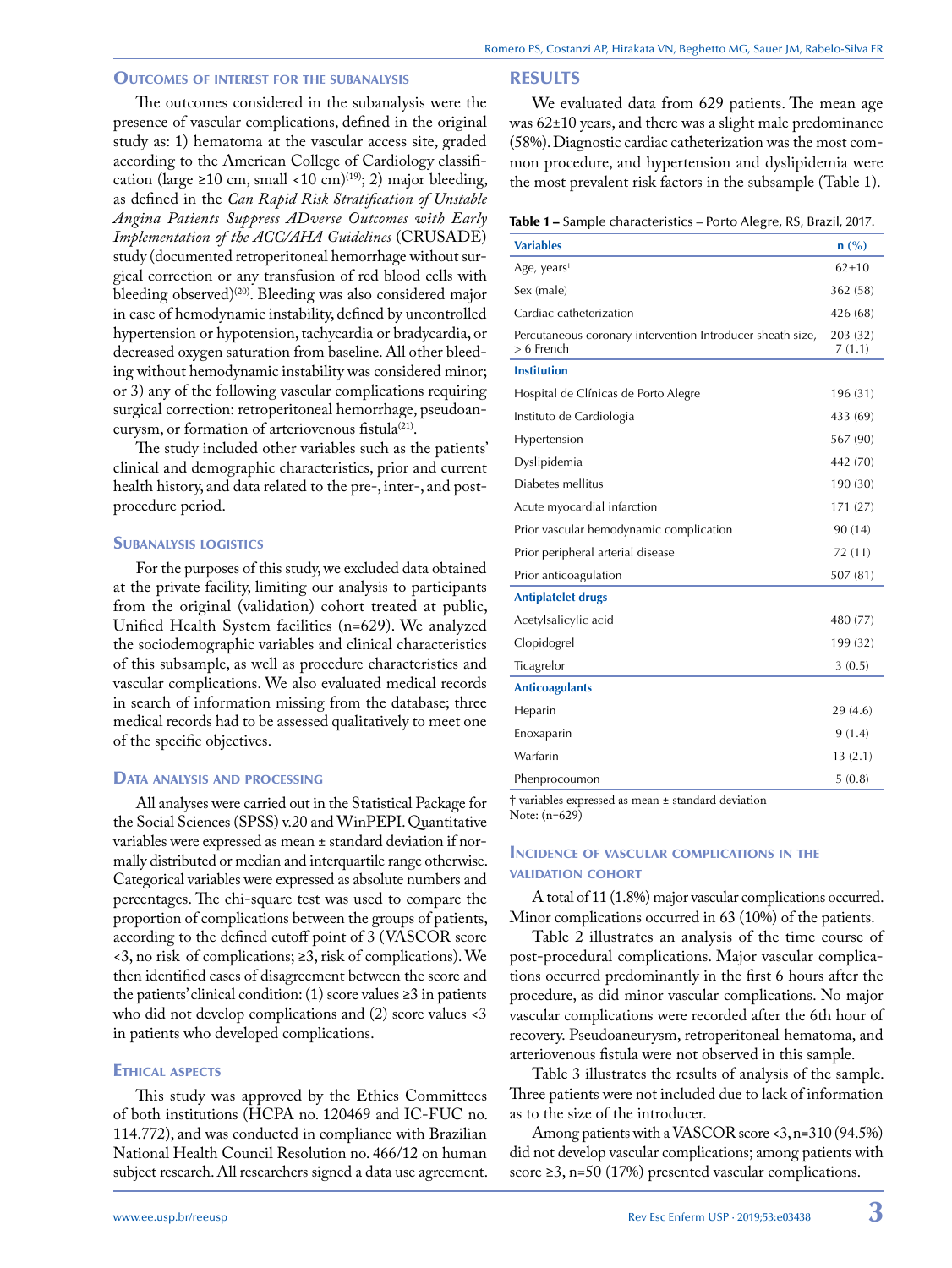Table 2 – Incidence of complications from 0–6 h, 6–24 h, and 24– 48 h after interventional cardiology procedures – Porto Alegre, RS, Brazil, 2017.

| Vascular complications (n) | $0-6h$<br>n (%) | $6 - 24 h$<br>$n$ (%) | $24 - 48 h$<br>n (%) | Total<br>n (%) |
|----------------------------|-----------------|-----------------------|----------------------|----------------|
| Major $(n=629)$            |                 |                       |                      |                |
| Major hematoma (>10 cm)    | 10(1.6)         | 0(0)                  | 0(0)                 | 10 (1.6)       |
| Unstable bleeding          | 1(0.2)          | 0(0)                  | 0(0)                 | 1(0.2)         |
| Minor $(n=629)$            |                 |                       |                      |                |
| Minor hematoma (<10 cm)    | 39 (6.2)        | 1(0.2)                | 1(0.2)               | 41(6.5)        |
| Stable bleeding            | 22(3.5)         | (0)                   | 0(0)                 | 22(3.5)        |

Table 3 – VASCOR Score and vascular complications – Porto Alegre, RS, Brazil, 2017.

| <b>Vascular complication</b> |          |             |                     |                   |
|------------------------------|----------|-------------|---------------------|-------------------|
|                              |          | No<br>n (%) | <b>Yes</b><br>n (%) | <b>Total</b><br>n |
| <b>Risk</b>                  | $\leq$ 3 | 310 (94.5)  | 18(5.5)             | 328               |
| <b>Score</b>                 | $>$ 3    | 248 (83)    | 50 (17)             | 298               |
| <b>Total</b>                 |          | 558 (89.1)  | 68 (10.9)           | 626               |

## Accuracy of the risk score

Table 4 describes the performance, sensitivity, and specificity of the VASCOR Score in the subsample, with odds ratios and C-statistics (accuracy, 0.70; 95%CI 0.63–0.77).

Table 4 - Ability of VASCOR Score to predict vascular complications – Porto Alegre, RS, Brazil, 2017.

|                           | <b>Validation Cohort</b>      |
|---------------------------|-------------------------------|
| Sensitivity               | $0.73$ (95%Cl 0.61-0.83)      |
| Specificity               | 0.55 (95%Cl 0.51-0.59)        |
| $O$ dds ratio +           | 1.65 (95%Cl 1.39–1.96)        |
| Odds ratio -              | $0.47$ (95%Cl $0.32 - 0.71$ ) |
| Positive predictive value | $0.17$ (95%Cl 0.14–0.19)      |
| Negative predictive value | $0.95$ (95%Cl $0.92 - 0.96$ ) |
| C-statistic               | $0.70$ (95%CI 0.63-0.77)      |
| CI: confidence interval.  |                               |

Note: (n=629)

# ANALYSIS OF PATIENTS WITH RISK SCORE  $\geq 3$  and no subsequent complication

The majority of patients with a score  $\geq 3$  (n=248) nevertheless developed no complications. On bivariate analysis, some variables were significantly associated with this phenomenon: diagnostic procedure (p=0.03), absence of prior vascular complication (p=0.029), radial access (p=0.008), duration of procedure ≤60 min (p=0.012), and systolic blood pressure at the end of the procedure <130 mmHg (p=0.001).

# Analysis of patients with risk score <3 and subsequent complication

Of the 18 patients who developed vascular complications despite a score <3, two had major vascular complications (major hematoma). Both were aged >60 years, overweight, hypertensive, and taking acetylsalicylic acid. One of these

patients had undergone coronary artery gypass graft surgery in the same year with double vascular access (radial and femoral); the subsequent catheterization procedure was transfemoral. Hematoma developed within the first 6 hours after mobilization in this case. The other patient developed major hematoma after removal of the introducer, which was also placed in the femoral artery.

# **DISCUSSION**

This subgroup analysis of the VASCOR Score validation cohort, now limited to public hospitals, confirmed its original performance. The score was capable of accurately predicting the absence of these outcomes, with 94.5% of patients below the risk threshold (<3) developing no such complications. Its performance in predicting the occurrence of complications in patients with score ≥3 was similar to that found in the original study, proving it is an inclusive score<sup>(15)</sup>.

Among patients with a VASCOR Score <3 (that is, no risk), 18 developed vascular complications. However, in only two were the complications were considered major. Qualitative analysis of these patients' characteristics showed four shared variables: age over 60 years, male sex, hypertension, and overweight. Age is a component variable of the VASCOR Score; however, the other variables did not compose the model that originated the score after regression analysis. An association of hypertension with vascular complications after interventional cardiology procedures has often been reported in other studies(4,6,14). In one of these studies, hypertension was a significant predictor of such complications, but was not included in the final model after logistic regression<sup>(4)</sup>, just as in the analyses that originated the VASCOR Score.

Male sex is not usually associated with the occurrence of vascular complications; conversely, female sex has been included as a predictor of these outcomes in various studies<sup> $(2,4,19)$ </sup>. Reasons for the greater risk of vascular complications in women include anatomic issues (such as a shorter common femoral artery in women than in men) and the hypothesis that women undergoing PCI have a worse cardiovascular risk profile than men selected for the same procedures<sup>(2)</sup>. As only two patients developed major complications in our qualitative analysis, we cannot extrapolate that sex might be considered a risk factor for occurrence of vascular events.

In the analysis of patients who had risk predicted by the VASCOR (i.e., those with a score ≥3) but did not develop vascular complications, we determined five statistically significant variables. Two were included in the final VASCOR model<sup>(15)</sup>: PCI and prior hemodynamic complication, with scores of 2.5 and 2 respectively. Naturally, their opposites – i.e., diagnostic rather than therapeutic catheterization and absence of prior vascular complications – appeared as protective factors in this group of patients with score ≥3 who had no subsequent complication.

Radial access is a variable that was not included in the VASCOR Score, but was significant in this subgroup analysis. Several comparative studies<sup>(12-13,22)</sup> have found that radial access is safer than femoral access and has lower rates of

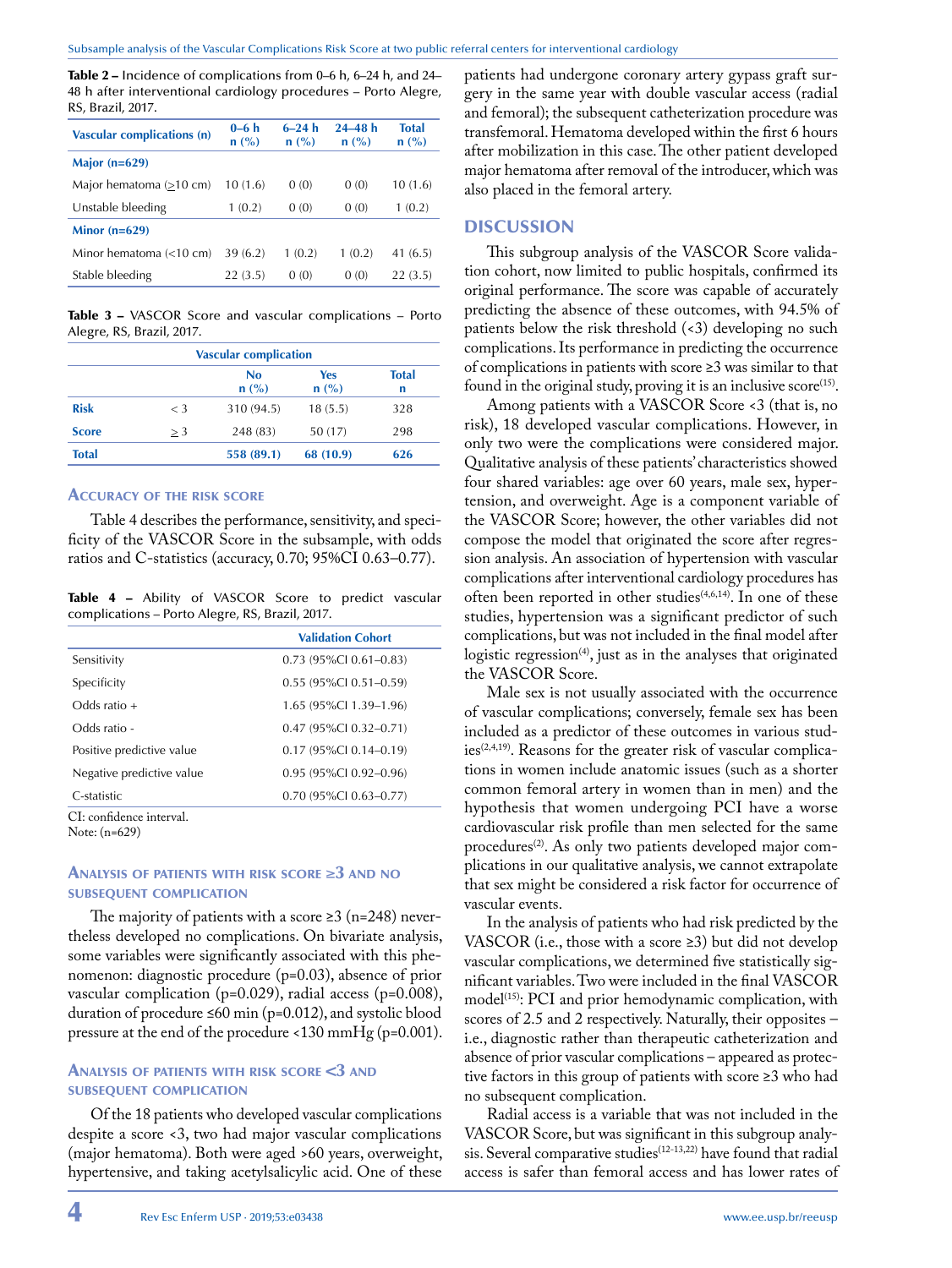vascular complications. One of the reasons that contribute to the greater safety of radial access is the comfort it provides to the patient, due to the possibility of early mobilization out of bed, whereas femoral access requires at least 3 hours of bed  $rest^{(5,21)}$ .

Procedure duration less than 60 minutes was also a protective factor in this subsample. The duration of the procedure was reported as an independent factor for complications in a study that assessed immediate vascular complications after cardiac catheterization; in this study, the procedure duration was  $7-131$  minutes<sup>(23)</sup>. The relationship between extended duration of the procedure and increased risk of vascular complications can be explained by the fact that longer procedure time is associated with greater manipulation at the vascular access site, in addition to the need for higher doses of anticoagulant.

The fact that systolic blood pressure <130 mmHg at the end of the procedure was a significant protective variable in patients who had VASCOR scores consistent with risk but developed no subsequent complication is consistent with previous studies<sup>(4,6,14)</sup>. This is explained by the fact that high blood pressure increases arterial pulsatility and thus makes hemostasis more difficult to achieve, thereby increasing the risk of bleeding and hematoma at the puncture site.

Risk scores have guiding therapeutic decision-making for decades<sup>(17-18,20)</sup>. Validated scores are generally easy to use and can be applied at bedside. Reviews of the literature show no reports of available scores to evaluate the risk of vascular complications in patients undergoing endovascular procedures, except for in-hospital<sup>(18-19)</sup> and out-of-hospital<sup>(17)</sup> mortality risk scores and a major bleeding risk score<sup>(20)</sup>. The VASCOR Score is easily applied by nurses at the bedside and can be incorporated immediately into clinical practice.

Systematization of care in the catheterization laboratory involves a variety of processes, ranging from the direct care provided to patients undergoing endovascular procedures to the management of material resources, high-tech equipment, and daily contact with a multidisciplinary team. This dynamic milieu, and especially the limited time patients remain in this unit, poses a challenge for excellence in care. Within this context, patient safety has become a growing concern $(16)$ .

A recent integrative review of the literature aimed to analyze the nurse's role in the catheterization laboratory. The most commonly covered topics concerned the health of nursing professionals and the materials used in the catheterization laboratory<sup>(24)</sup>. Of 11 studies included, only two addressed the role of nurses in pre- and post-procedure evaluation of patients<sup>(24)</sup>. This suggests that scientific output related to clinical evaluation of patients in the catheterization laboratory, especially regarding the use of risk scores, is still scarce.

Other studies conducted at international centers have investigated changes in patients' lifestyle after PCI, or alterations after intervention<sup> $(25)$ </sup>, or simply patients' recognition of or perceptions about their modifiable cardiovascular risk fac $tors<sup>(26)</sup>$ . Regarding the prevention of vascular complications, a group in Turkey sought to determine the approaches used for prevention of complications of femoral arteriotomy and contrast-induced nephropathy in patients undergoing cardiac catheterization<sup>(27)</sup>. Thirty-six university-affiliated hospitals were sent a questionnaire which addressed hemostasisrelated care and prevention of contrast use; 29 responded. The authors found that manual compression followed by pressure dressing and sandbag placement were the most common methods used to achieve hemostasis, while for prevention of contrast-induced nephropathy, intravenous saline solution is given before and after the procedure<sup>(27)</sup>. A review study that included four randomized clinical trials sought to assess pain control after introducer sheath removal in patients undergoing PCI and determine if pain relief had any influence on complication rates $(28)$ . This study found no association between pain relief and complications arising from the procedure $^{(28)}$ .

The evidence presented herein suggests that implementation of the VASCOR Score can be useful in the clinical practice of catheterization laboratory nurses. The score is a useful tool for identifying patients at potential risk of developing vascular complications. Despite being more inclusive (that is, it classifies more patients as being at risk of developing complications), this is actually an advantage, as it ensures that a larger number of patients will receive more attentive care. Additional measures can be adopted for patients identified as being at risk (score  $\geq 3$ ), specifically: close, frequent observation of hemostasis at the vascular access site; monitoring for changes in vital signs; prevention of patient movement before the recommended period; and keeping patients classified as at-risk physically closer to the team.

As limitations of this study, we identified the non-inclusion of other procedures performed in the catheterization laboratory, i.e., patients who underwent non-cardiac procedures were not included in the sample.

# **CONCLUSION**

The VASCOR Score can be readily used by nurses to prevent vascular complications after interventional cardiology procedures. In this sub-analysis, the score's performance confirmed its ability to predict low risk of complications for patients below the 3-point cutoff.

The findings of this study provide important contributions to the clinical practice of catheterization laboratory nursing staff. The VASCOR Score is an easily applicable, low-cost instrument. Its use enables the team to plan the organization of care in advance, enhancing safety during patient recovery. Furthermore, it is relevant for research and teaching activities, as it can be used by nurses and students as a basis for development of quantitative tools to measure risk of vascular complications and plan more effective interventions.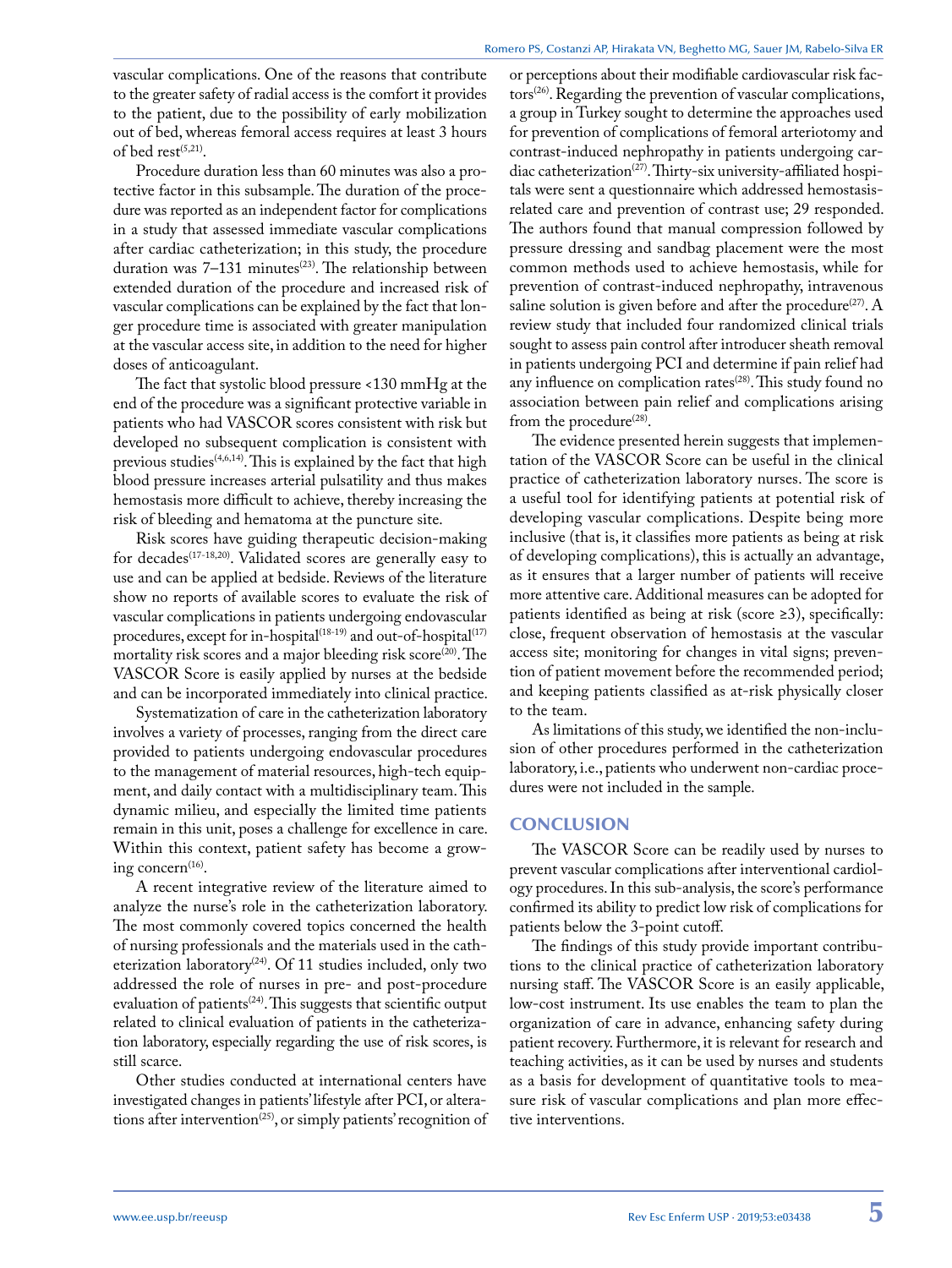## **RESUMO**

**Objetivo:** Avaliar o desempenho do Escore de Risco para Complicações Vasculares em duas instituições públicas de referência para cardiologia intervencionista. **Método:** Análise de subamostras do Escore de Risco para Complicações Vasculares, que foi desenvolvida e validada nos laboratórios de cateterização de três instituições de referência em cardiologia (duas públicas, uma particular) com um valor de corte de <3 para nenhum risco de desenvolver complicações vasculares e ≥3 para risco. Nesta nova análise, excluímos dados do centro particular e apenas incluímos participantes da coorte original (validação) dos dois hospitais públicos. **Resultados:** Entre os 629 participantes estudados, 11,8% tiveram complicações vasculares; destas, 1,8% foram maiores e 10%, menores. Entre os pacientes com um escore <3, 310 (94,5%) não apresentaram nenhuma complicação vascular; daqueles com um escore ≥3, 50 (17%) desenvolveram complicações. Daqueles que desenvolveram complicações vasculares, 18 pontuaram <3; dois destes tiveram complicações maiores. **Conclusão:** Esta subanálise confirma a habilidade do Escore de Risco para Complicações Vasculares de predizer baixo risco de complicações vasculares em pacientes com um escore <3.

#### **DESCRITORES**

Cateterismo Cardíaco; Intervenção Coronária Percutânea; Fatores de Risco; Complicações Pós-Operatórias; Cuidados de Enfermagem.

#### **RESUMEN**

**Objetivo:** Evaluar el desempeño del Score de Riesgo para Complicaciones Vasculares en dos centros públicos de referencia para cardiología intervencionista. **Método:** Análisis de submuestras del Score de Riesgo para Complicaciones Vasculares, que fue desarrollado y validado en los laboratorios de cateterización de tres centros de referencia en cardiología (dos públicos, uno privado) con punto de corte <3 para ningún riesgo de desarrollar complicaciones vasculares y ≥3 para riesgo. En este nuevo análisis, excluimos datos de la institución privada y solo incluimos a participantes de la cohorte original (validación) de dos hospitales públicos. **Resultados:** Entre los 629 participantes estudiados, el 11,8% tuvieron complicaciones vasculares; de estas, el 1,8% fueron mayores y el 10%, menores. Entre los pacientes con un score <3, 310 (94,5%) no presentaron ninguna complicación vascular; de aquellos con un score ≥3, 50 (17%) desarrollaron complicaciones. De los que desarrollaron complicaciones vasculares, 18 tuvieron un puntaje <3; dos de estos tuvieron complicaciones mayores. **Conclusión:** Este subanálisis confirma la habilidad del Score de Riesgo para Complicaciones Vasculares de predecir bajo riesgo de complicaciones vasculares en pacientes con un score <3.

#### **DESCRIPTORES**

Cateterismo Cardíaco;Intervención Coronaria Percutánea; Factores de Riesgo; Complicaciones Posoperatorías; Atención de Enfermería.

#### **REFERENCES**

- Schulz-Schüpke S, Helde S, Gewalt S, Ibrahim T, Linhardt M, Haas K, et al. Comparison of vascular closure devices vs manual compression after femoral artery puncture: the ISAR-CLOSURE randomized clinical trial. JAMA. 2014;312(19):1981-7. DOI: 10.1001/jama.2014.15305
- 2. Ndrepepa G, Kastrati A. Bleeding complications in patients undergoing percutaneous coronary interventions: current status and perspective. Coron Artery Dis. 2014;25(3):247-57. DOI: 10.1097/MCA.0000000000000096
- 3. Scanlon PJ, Faxon DP, Audet AM, Carabello B, Dehmer GJ, Eagle KA, et al. ACC/AHA guidelines for coronary angiography. A report of the American College of Cardiology/American Heart Association Task Force on practice guidelines (Committee on Coronary Angiography). Developed in collaboration with the Society for Cardiac Angiography and Interventions. J Am Coll Cardiol. 1999;33(6):1756-824.
- 4. Dumont CJP, Keeling AW, Bourguignon C, Sarembock IJ, Turner M. Predictors of vascular complications post diagnostic cardiac catheterization and percutaneous coronary interventions. Dimens Crit Care Nurs. 2006;25(3):137-42.
- 5. Matte R, Hilário TS, Reich R, Aliti GB, Rabelo-Silva ER. Reducing bed rest time from five to three hours does not increase complications after cardiac catheterization: the THREE CATH Trial. Rev Latino Am Enfermagem [Internet]. 2016 [cited 2017 Sep 13];24:e2796. Available from: http://www.scielo.br/scielo.php?script=sci\_arttext&pid=S0104-11692016000100346&lng=en&tlng=en
- 6. Merriweather N, Sulzbach-Hoke LM. Managing risk of complications at femoral vascular access sites in percutaneous coronary intervention. Crit Care Nurse. 2012;32(5):16-29. DOI: 10.4037/ccn2012123
- 7. Levine GN, Bates ER, Blankenship JC, Bailey SR, Bittl JA, Cercek B, et al. 2011 ACCF/AHA/SCAI Guideline for Percutaneous Coronary Intervention: a report of the American College of Cardiology Foundation/American Heart Association Task Force on Practice Guidelines and the Society for Cardiovascular Angiography and Interventions. Circulation. 2011;124(23):e574-651. DOI: 10.1161/CIR.0b013e31823ba622
- 8. Hamon M, Bonello L, Marso S, Rao SV, Valgimigli M, Verheugt F, et al. Comparison of Bivalirudin versus Heparin(s) during percutaneous coronary interventions in patients receiving prasugrel: a propensity-matched study: antithrombin strategies and prasugrel. Clin Cardiol. 2014;37(1):14-20. DOI: 10.1002/clc.22208
- 9. Schulz S, Kastrati A, Ferenc M, Massberg S, Birkmeier KA, Laugwitz KL, et al. One-year outcomes with abciximab and unfractionated heparin versus bivalirudin during percutaneous coronary interventions in patients with non-ST-segment elevation myocardial infarction: updated results from the ISAR-REACT 4 trial. EuroIntervention. 2013;9(4):430-6. DOI: 10.4244/EIJV9I4A71
- 10. Steg PG. Anticoagulation with otamixaban and ischemic events in non–ST-segment elevation acute coronary syndromes: the TAO randomized clinical trial. JAMA. 2013;310(11):1145-55. DOI: 10.1001/jama.2013.277165.
- 11. Shin JS, Tahk SJ, Yang HM, Yoon MH, Choi SY, Choi BJ, et al. Impact of female gender on bleeding complications after transradial coronary intervention (from the Korean Transradial Coronary Intervention registry). Am J Cardiol. 2014;113(12):2002-6. DOI: 10.1016/j. amjcard.2014.03.042
- 12. Karrowni W, Vyas A, Giacomino B, Schweizer M, Blevins A, Girotra S, et al. Radial versus femoral access for primary percutaneous interventions in ST-segment elevation myocardial infarction patients. JACC Cardiovasc Interv. 2013;6(8):814-23. DOI: 10.1016/j. jcin.2013.04.010
- 13. Koifman E, Gaglia MA, Escarcega RO, Bernardo NL, Lager RA, Gallino RA, et al. Comparison of transradial and transfemoral access in patients undergoing percutaneous coronary intervention for complex coronary lesions: transradial versus transfemoral in complex PCI. Catheter Cardiovasc Interv. 2017;89(4):640-6. DOI: 10.1002/ccd.26669